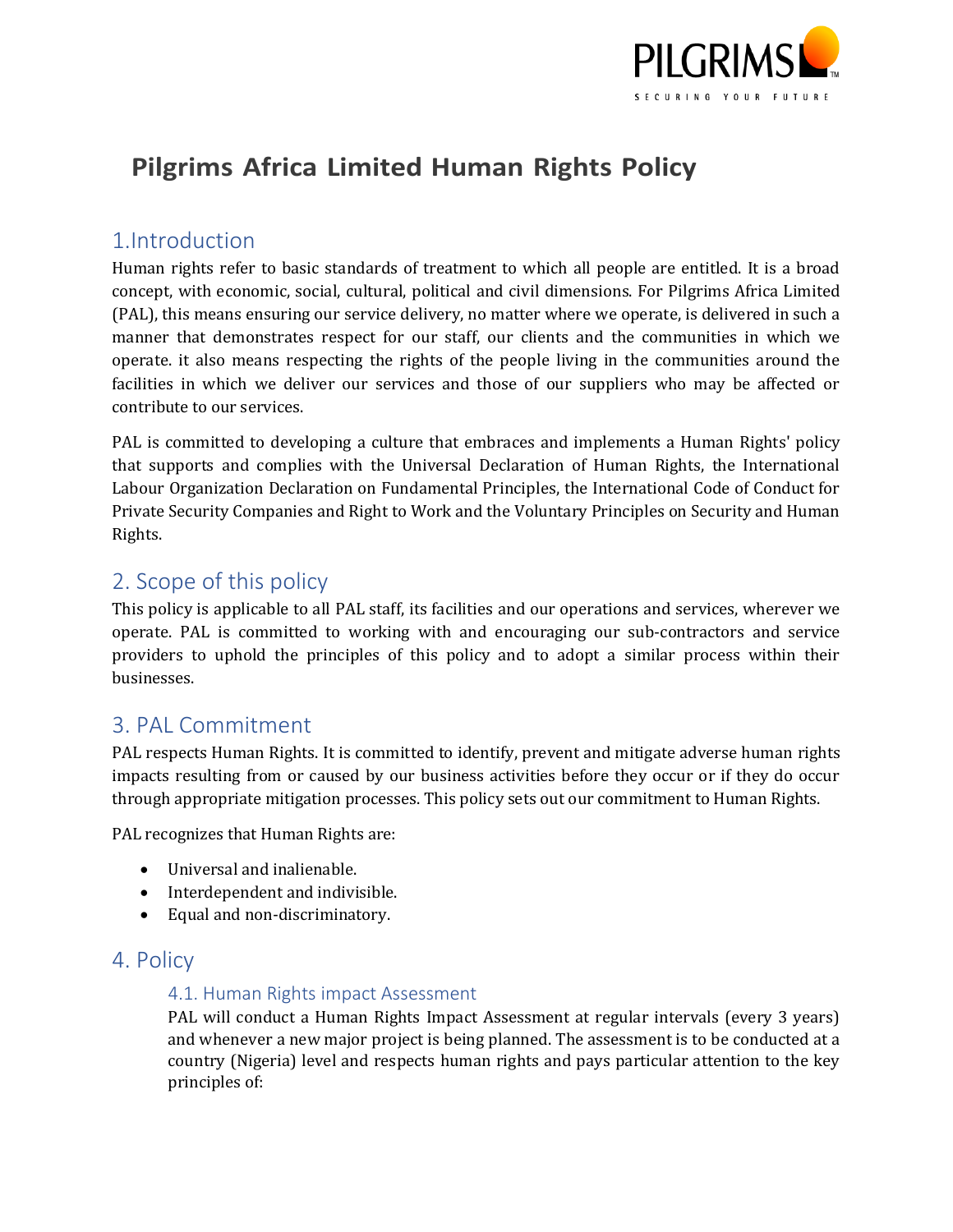

- Non-discrimination.
- Stakeholder participation.
- Empowerment.
- Transparency.
- Accountability.

#### 4.2. Commitment to Diversity

PAL values the diversity of the people with whom we work and the contributions they make. We have a long-standing commitment to equal opportunity and intolerance of discrimination and harassment. We are dedicated to maintaining workplaces that are free from discrimination or harassment on the basis of race, sex, colour, national or social origin, religion, age, disability, sexual orientation, political opinion or any other status protected by applicable law. The basis for recruitment, hiring, placement, training, compensation and advancement at the Company is qualifications, performance, skills and experience. Regardless of personal characteristics or status, the Company does not tolerate disrespectful or inappropriate behavior, unfair treatment or retaliation of any kind. Harassment is unacceptable in the workplace and in any work-related circumstance outside the workplace.

These principles apply not only to Company employees but also to the business partners with whom we work.

#### 4.3. Safe Healthy Workplace

PAL believe that all injuries and occupational illnesses, as well as safety and environmental incidents are preventable, and our goal for all of them is zero. We will provide a safe and healthy workplace and will comply with applicable Nigerian and international safety and health laws, regulations and internal requirements.

We are dedicated to maintaining a productive workplace by minimizing the risk of accidents, injury and exposure to health risks and are committed to engaging with our employees to continually improve health and safety in our workplaces, including the identification of hazards and remediation of health and safety issues.

# 4.4. Work Hours, Wages and Benefits

PAL compensates employees competitively relative to the industry and local labour market in Nigeria. We operate in full compliance with applicable wage, work hours, overtime and benefits laws and will always pay a living wage.

#### 4.5. Workforce Security

PAL is committed to maintaining a workplace that is free from violence, harassment, intimidation and other unsafe or disruptive conditions due to internal and external threats. Security safeguards for employees are provided as needed and will be maintained with respect for employee privacy and dignity.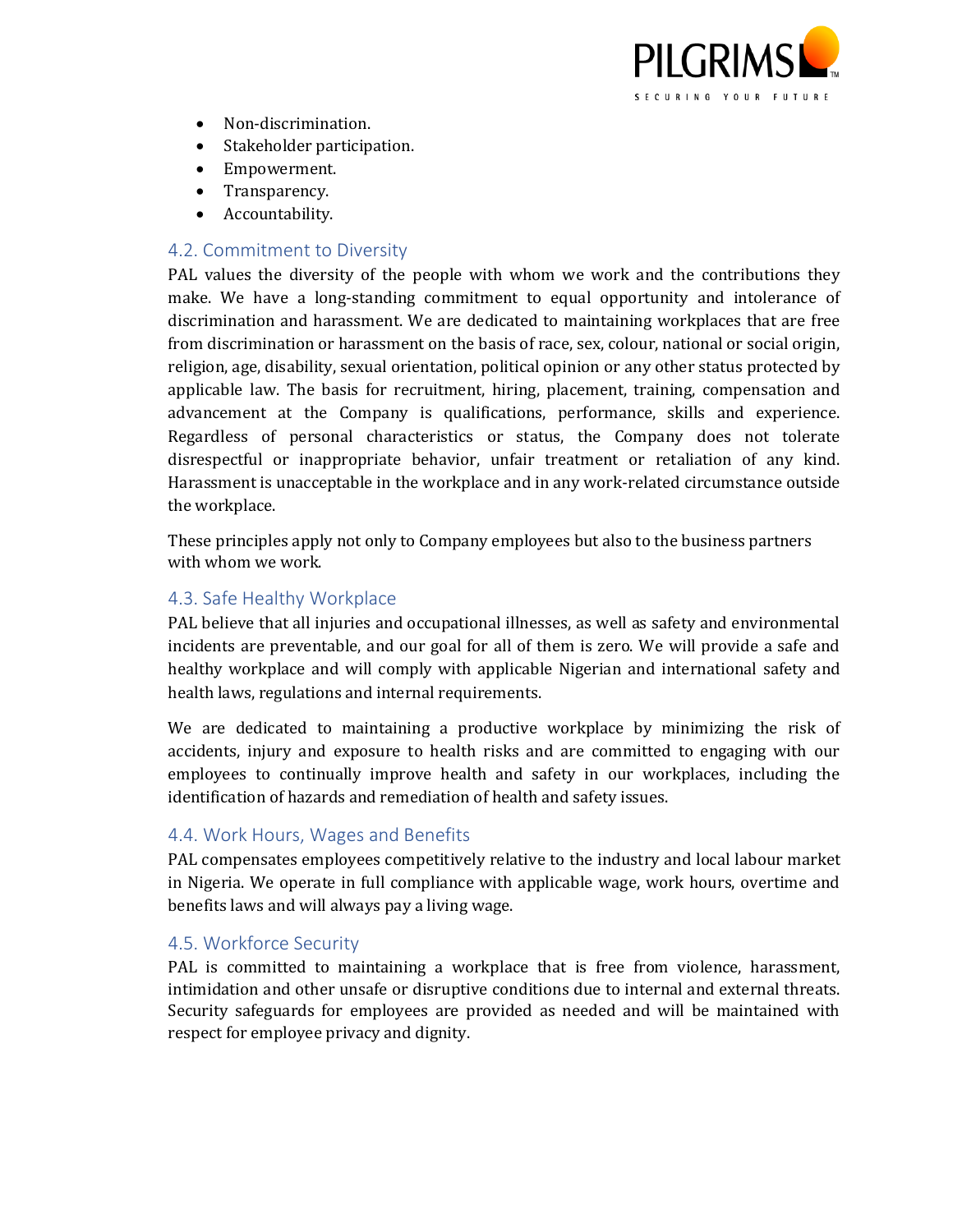

# 4.6. Workplace Bullying and Harassment

All staff have a right to a safe working environment and we will not tolerate any form of bullying or harassment in our workplace or that of the client for whom we operate. All incidents of bullying and or harassment are to be reported, using the incident report system or whistleblowing process, and will be investigated by senior management.

#### 4.7. Disciplinary Process

PAL's disciplinary process recognizes individuals Human Rights and recognizes the individual right to a fair, non-discriminatory, transparent process that complies with the rule of law, including the Nigerian Labour Law, and individual freedom of expression.

#### 4.8. Freedom of Association and Collective Bargaining

PAL respects our employees' right to join, form or not to join a labor union without fear of reprisal, intimidation or harassment. Where employees are represented by a legally recognized union, we are committed to establishing a constructive dialogue with their freely chosen representatives. We are committed to bargaining in good faitln with such representatives.

#### 4.9. Community and Stakeholder Awareness

PAL recognizes its impact on the communities in which it operates. We are committed to engaging with stakeholders in those communities to ensure that we are listening to, learning from and taking into account their views as we conduct our business. Where appropriate, we are committed to engaging in dialogue with stakeholders on human rights issues related to our business and believe that local issues are most appropriately addressed at the local level and will seek to engage with local community's leaders to resolve potential issues. We are also committed to creating economic opportunity and fostering goodwill in the communities in which we operate through locally relevant initiatives and a policy of nationalization and local employment where appropriate.

#### 4.10. Maternity Protection

PAL does not discriminate against women who are pregnant. Our Human Resources policy requires female staff to take maternity leave 3 weeks prior to the due birth date of their child and provides for 4 months paid maternity leave with guaranteed employment at the end of this period. In line with Nigerian Labour Law the entitlement of paid maternity leave does not apply to pregnancies in the first 2 years of employment when unpaid leave would be given with guaranteed employment on return from maternity leave.

# 4.11. Inter-action with Government Security Farces

PAL subscribes to the Voluntary Principles on Security and Human Rights and will monitor and report on any violations to the Principles by any of the Government agencies we interact with. We will endeavor to act to prevent any violations and where unable to do so endeavor to put in place appropriate mitigation measures while documenting and reporting any abuse of Human Rights.